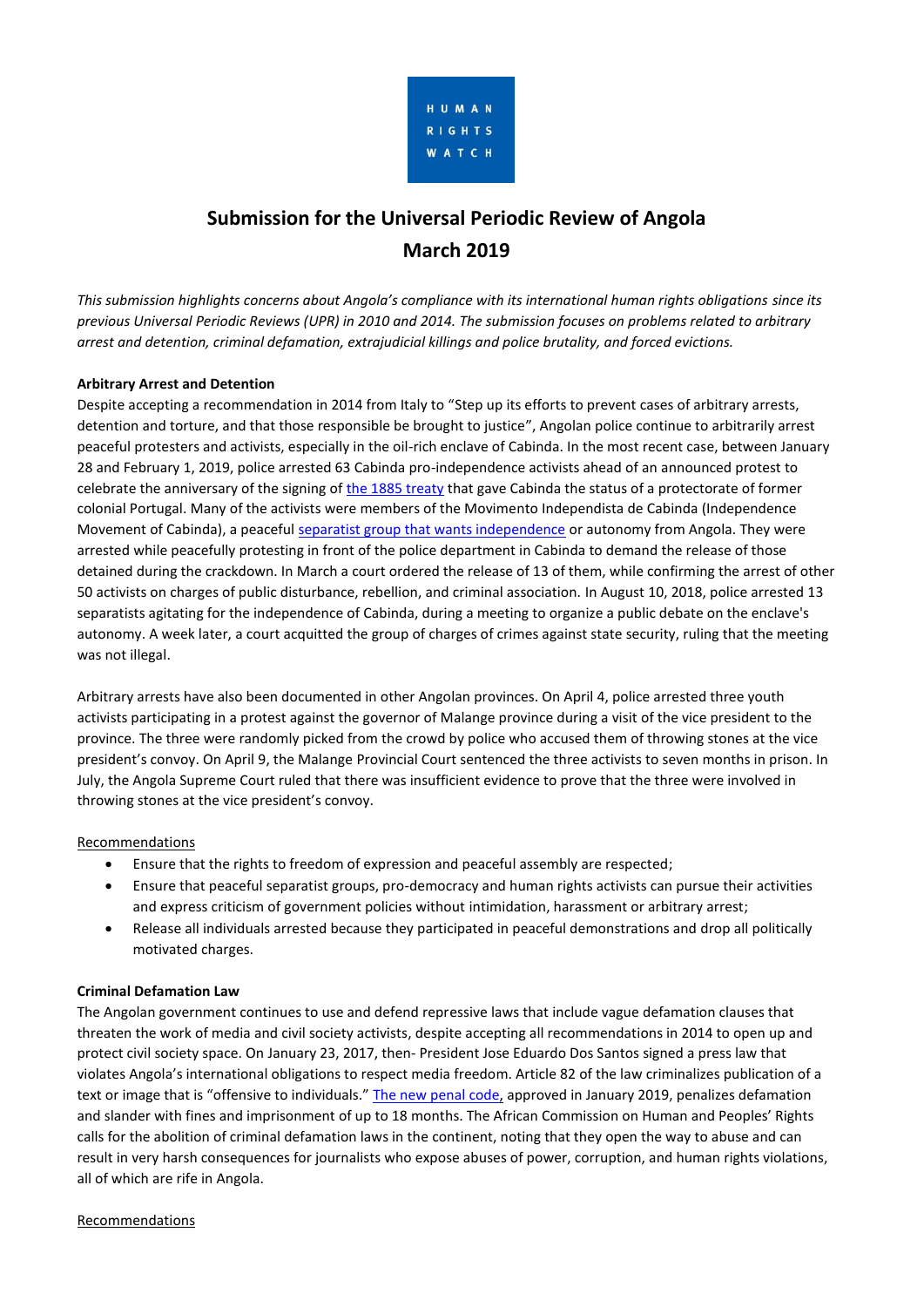- Cease prosecutions of persons under criminal defamation laws, drop criminal defamation cases, and unconditionally release all persons currently imprisoned for criminal defamation;
- Revoke existing criminal defamation laws. Civil defamation and criminal incitement laws are sufficient for protecting reputations and maintaining public order;
- Ensure civil defamation and criminal incitement laws are written and implemented in ways that protect freedom of expression and are not misused by government officials.

# **Extrajudicial Killings and Police Brutality**

Angolan security forces are implicated in several cases of extrajudicial killings of young men suspected of crimes. On June 1, 2018, the Angolan Ministry of Interior confirmed an incident recorded on video in which an agent of the Angola Criminal Investigation Service (SIC) fired several shots at a criminal suspect. The ministry said it would take disciplinary actions against the agents. In February 2018, investigative journalist and human rights activist Rafael Marques published a report documenting over 50 cases of extrajudicial executions by Angolan security forces. In response, the government promised to investigate. The outcome of the investigations, if any, have not been made public. This despite Angola accepting a recommendation in 2014 to: "Hold security forces and other government officials accountable for human rights violations, including those involving unlawful killings, sexual violence and torture, by credibly investigating and prosecuting offenders as appropriate".

In addition, Angolan police continue to use excessive force against people peacefully protesting against "Operação Resgate" (Rescue Operation), which aims, among other things, to end informal buying and selling in the capital, Luanda. On March 12, 2019, [a woman street vendor](https://www.lusa.pt/lusanews/article/25811097/angola-police-kill-street-vendor-in-luanda-create-riot) was killed by a gunshot allegedly fired by a police officer who was trying to disperse a crowd of vendors. On August 27, 2018, Police [used live bullets](https://www.radioangola.org/policia-reprime-marcha-contra-violencia-as-zungueiras-em-luanda/) to disperse a peaceful march by street vendors in Luanda.

# Recommendations

- Increase efforts to prevent, investigate, and appropriately prosecute extrajudicial executions and other serious violations by the police;
- Investigate allegations of excessive use of force and other human rights abuses by police, military, and other state officials. Hold all those responsible for abuses to account;
- Inform the public of the results of such investigations and promptly reply to individual complaints about police abuses.

# **Forced Evictions**

During its last two UPR reviews, Angola has received and accepted a number of recommendations take measures regarding evictions, including one from Netherlands in 2014 to "Adopt legislative measures strictly defining the circumstances and safeguards related to eviction, and to stop all forced evictions until such measures are in place". Nevertheless, Angolan authorities continued to forcibly evict people without the necessary procedural guarantees, or the provision of alternative housing or adequate compensation as provided under treaties ratified by Angola, namely the International Covenant on Civil and Political Rights, the International Covenant on Economic, Social and Cultural Rights, and the African Charter on Human and Peoples' Rights. In response to a [Human Rights Watch letter,](https://www.hrw.org/news/2018/05/24/letter-angolan-president-he-joao-lourenco) the Angolan Ministry of Justice and Human Rights claimed that evictions in Angola only occur in a lawful manner and that the government had made efforts to properly resettle residents who have built housing units on state land reserves. However, Human Rights Watch found that as part of the Operação Resgate, aimed at destroying irregular construction in Luanda, the authorities forcibly removed individuals from homes and land without providing appropriate legal or other protections. Some removals were preceded by excessive use of force by the police. For example, on July 4, police fired live bullets against residents of a neighborhood in Viana, Luanda, during a protest against demolitions, killing a pregnant woman. Four other people were wounded, allegedly by the police. According to the Angolan nongovernmental organization SOS Habitat, on August 1, police shot and wounded an 18-year-old man and detained four people without charge during a peaceful protest against house demolitions in Viana.